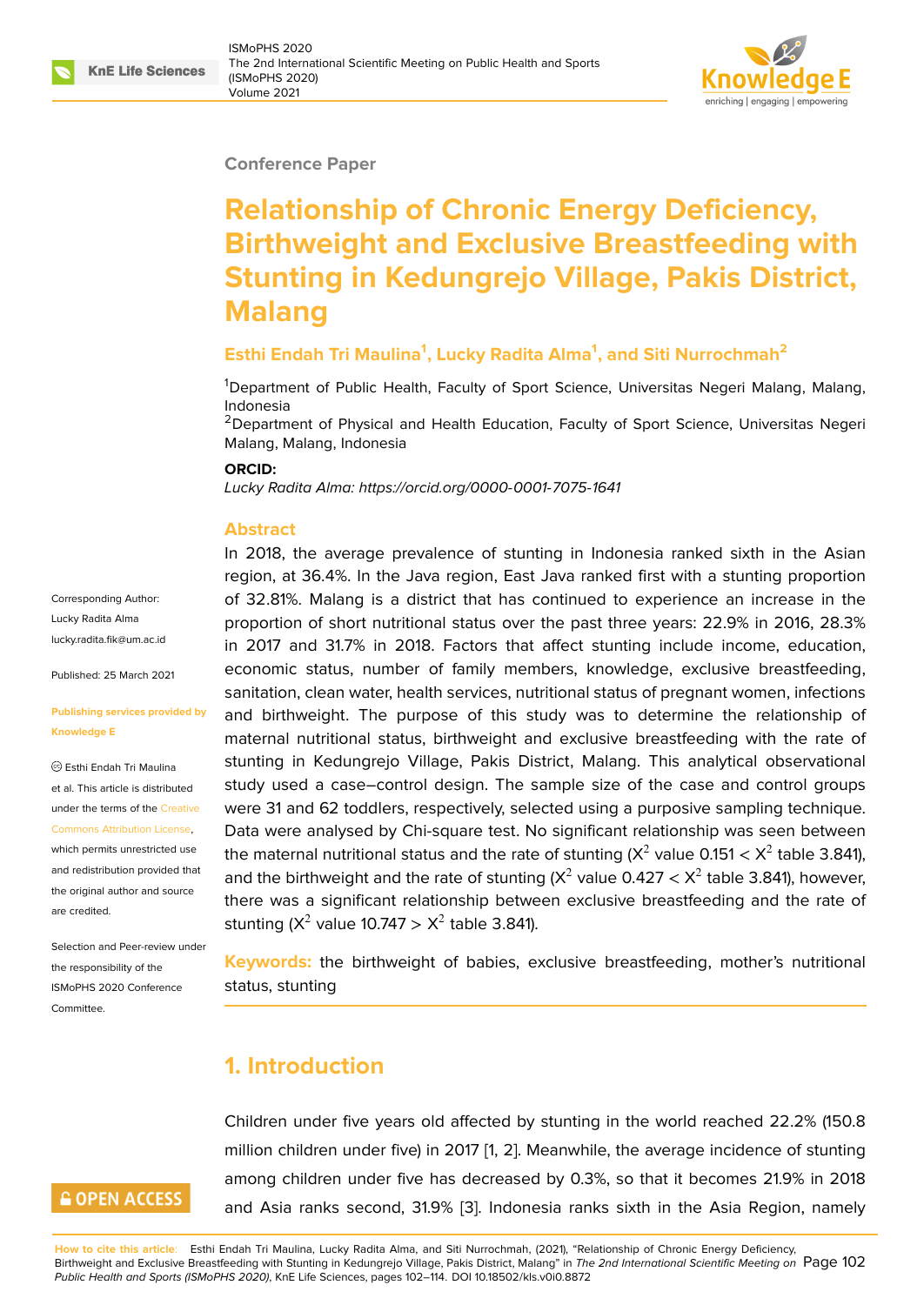at 36.4% [3]. According to Indonesia's health profile, the percentage of stunting on children aged 0 to 23 months in Indonesia in 2016 was 21.7% [4]. Based on Nutritional Status Monitoring data in Indonesia, the percentage of stunting under five was 29.6% higher tha[n](#page-9-0) in the children under two years old group (20.1%) in 2017 [5]. The results of Indonesia's Basic Health Research ('Riskesdas') in 2018, th[e](#page-9-1) proportion of children under five who are stunted has increased to reach 30.8%. There are 18 provinces that have a high prevalence of stunting of 30% to 40%, one of which is East [Ja](#page-9-2)va [6].

The prevalence of stunting in East Java Province reached 26.1% in 2016 [7]. In 2017, it amounted to 26.7% [8]. In 2018 also experienced an increase and ranked first with a higher proportion of children under five with stunting (32.81%) in Java [6][. S](#page-9-3)everal districts in East Java are included in the focus of the 160 districts that [wil](#page-9-4)l receive reduction intervention[s s](#page-9-5)tunting integrated in 2019, one of which is Malang Regency [9].

Based on the 2018 Indonesian Basic Health Research, East Java Province, Malang Regency was one of the districts that has experienced an increase in the proportion of [sh](#page-9-6)ort and very short nutritional status. The proportion of stunting in Malang Regency was 22.9% in 2016 [10] in 2017 increased by 28.3% [5] and increased to reach 31.7% in 2018 [11]. Based on the results of observations by researchers at the Malang Regency Office of the incidence of stunting in February 2019, Puskesmas Pakis is the work area of the puskesmas [with](#page-9-7) the sequence stunting 3rd hi[g](#page-9-2)hest of 39 health centres and an incre[ase](#page-9-8) in the number of cases from 2018, namely 25.7% in weighing in February 2018, 27.3% in August 2018, and 30.7 % in February 2019.

The results of an interview conducted with one of the nutrition officers at the Pakis Health Center found that Kedungrejo Village was a focus location for handling stunting by the Malang District Health Office. The stunting rate in Kedungrejo Village in 2017 reached 38.2%, in February 2018 it was 53.1%, in August 2018 it was 81.8%, and decreased to 51.3% in February 2019. The incidence of stunting in the majority of Kedungrejo Village occurs in children under 2 years of age.

Based on the results of pilot study at the Pakis Health Center, it can be seen that the coverage of exclusive breastfeeding in Kedungrejo Village, Pakis District, Malang Regency over the last three years has fluctuated, namely 81.2% (2016), 85.9 % (2017), and 81% in 2018. In June 2019, the exclusive breastfeeding coverage in Kedungrejo Village was decreased again to 66.7%. This shows that the exclusive breastfeeding coverage in Kedungrejo Village, Pakis District, Malang Regency does not meet the national exclusive breastfeeding target (90%).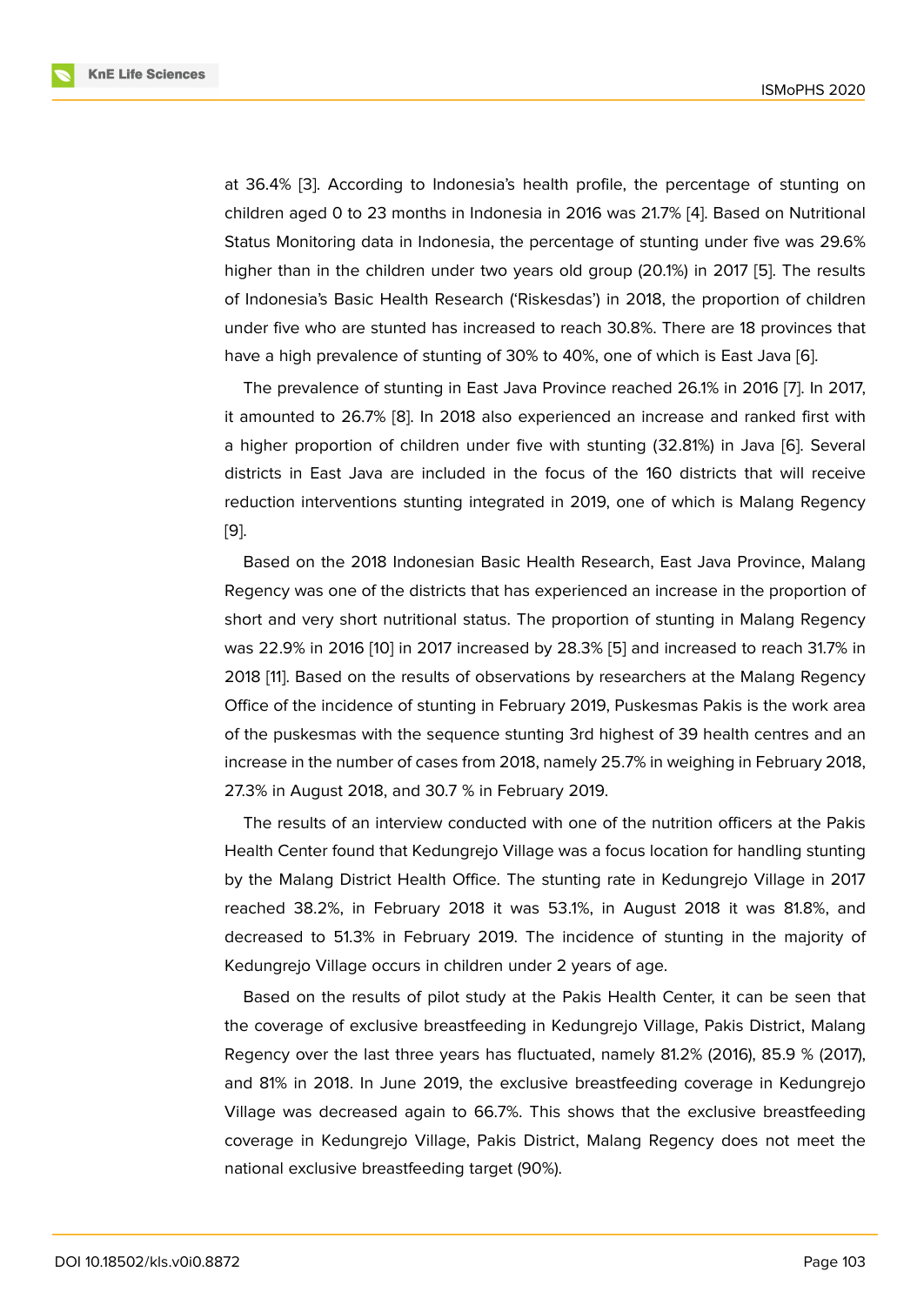The nutritional condition of the mother before and during pregnancy can affect the nutritional status of the mother [16]. Mothers who have a history of chronic energy deficiency during pregnancy may hamper the growth process in the foetus, so the mother is at risk of having babies with low birthweight and risk of having a child stunting of 4.154 times [17, 18]. In addition[, c](#page-10-0)hildren who have a history of low birthweight will experience slower linear growth than children born with a history of normal birthweight [14]. Research Wellina, et al. (2016) regarding the risk factors for stunting said that the proportion of c[hil](#page-10-1)[dre](#page-10-2)n aged two years with low birthweight tended to have a risk of stunting by 3.63 times than children under two years of age who had normal weight at [bir](#page-10-3)th. Another risk factor that affects the incidence of stunting is exclusive breastfeeding. Mother's milk has many benefits for babies because it contains nutrients for the process of growth and development of children [19]. Previous research that examined the problem of factors associated with the incidence of stunting; the results showed that children under five who did not receive exclusive breastfeeding during the first 6 months had a risk of 4.643 times the incidence of [stun](#page-10-4)ting [20].

This study aims to determine the relationship between chronic energy deficiency, birthweight, and exclusive breastfeeding with the incidence of stunting in Kedungrejo Village, Pakis District, Malang Regency.

### **2. Material and Method**

This study used a case control approach (1:2), conducted at Kedungrejo Village, Pakis District, Malang Regency. The Case was children aged  $\geq$  24 to 59 months in 2020 and live at Kedungrejo who were diagnosed stunting by medical personnel during February to August 2019 and the Maternal and Child Health book filled completely. Control was healthy children aged 24 to 59 months in 2020 and live at Kedungrejo and Maternal and Child Health books filled completely. Chronic energy deficiency, birthweight, and exclusive breastfeeding as independent variables and stunting as a dependent variable. We used observation sheets and interview guidelines. Data analysis used the chi-square and logistic regression. This study was approved by the ethics committee of University of Muhammadiyah Malang, approval number: No.E.5.z/113/KEPK-UMM/V/2020.

### **3. Results**

There were 93 respondents in this study, 31 (33.3%) respondents as case dan 62 62 (66.7%) respondents as control. Both cases and control majority had no chronic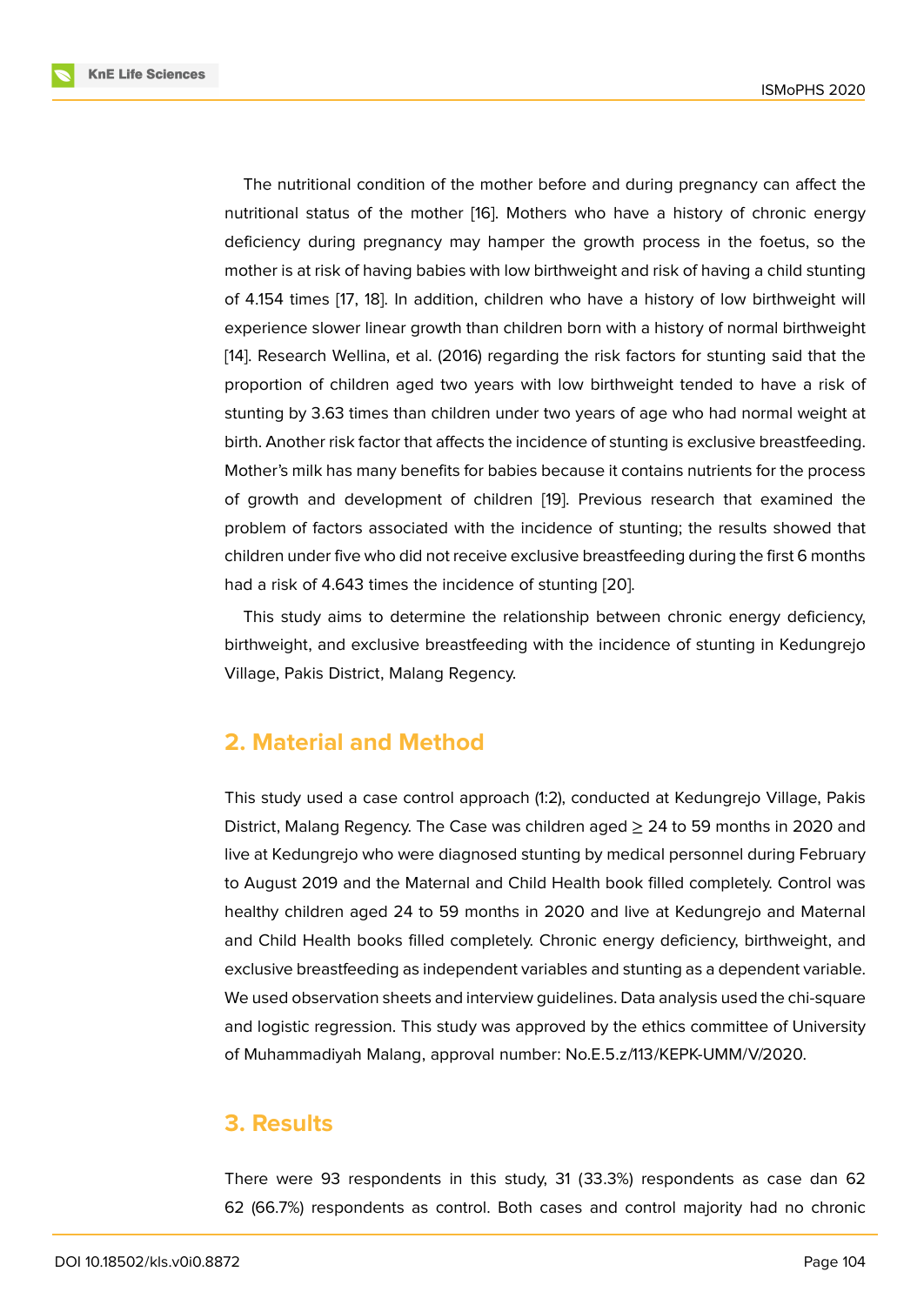

energy deficiency, normal birthweight and had exclusive breastfeeding. In cases amount children who had mother with chronic energy deficiency were 25 (80.65%), normal birthweight 27 (87.10%), and had exclusive breastfeeding 30 (96.77%). Children among controls who had mother with chronic energy deficiency 52 (83.87%), had normal 58 (93.55%) and had no exclusive breastfeeding 71 (76.3%) Table 1.

| Variable                  | Category           | <b>Case n (%)</b> | Control n (%) | Total n (%) |
|---------------------------|--------------------|-------------------|---------------|-------------|
| Chronic energy deficiency | Yes                | 6 (19.35)         | 10 (16.13)    | 16 (17.2)   |
|                           | No                 | 25 (80.65)        | 52 (83.87)    | 77 (82.8)   |
| <b>Birthweight</b>        | Low birthweight    | 4 (12.90)         | 4 (6.45)      | 8(8.6)      |
|                           | Normal birthweight | 27 (87.10)        | 58 (93.55)    | 85 (91.4)   |
| Exclusive breastfeeding   | Yes                | 1 (3.23)          | 21 (33.87)    | 22 (23.7)   |
|                           | No.                | 30 (96.77)        | 41 (66.13)    | 71 (76.3)   |

| TABLE 1: Characteristics of respondents. |
|------------------------------------------|
|------------------------------------------|

Source: Author's own work.

Bivariate analysis, only one variable show significant correlation, it's exclusive breastfeeding 0.001 (OR, 0.06). Chronic energy deficiency and birthweight didn't show significant relationship.

|  |  | TABLE 2: Bivariate analysis. |  |
|--|--|------------------------------|--|
|--|--|------------------------------|--|

| Variable                  | P-value  | $Or_{c}$ | P-value | Or (95%CI)                |
|---------------------------|----------|----------|---------|---------------------------|
| Chronic energy deficiency | 0.698    | 1.25     |         |                           |
| <b>Birthweight</b>        | $0.434*$ | 2.15     |         |                           |
| Exclusive breastfeeding   | 0.001    | 0.06     | 0.009   | 15.366 (1.957 - 120, 634) |
|                           |          |          |         |                           |

\*Fisher's Exact test.

Source: Author's own work.

# **4. Discussion**

### **4.1. The relationship between mother's chronic energy deficiency with stunting**

This study found that most (80.65%) children who were stunted were born to mothers who did not experience chronic energy deficiency during pregnancy. The incidence of stunting in children aged 24-59 months in Kedungrejo Village, Pakis District, Malang Regency is influenced by post-birth factors. The result is supported by the previous theory which states that children who experience stunting can be caused by several factors, including prenatal factors, post-birth factors, and environmental factors (1) (12).

One of the post-birth factors that predisposes to stunting in Kedungrejo Village, Pakis District, Malang Regency was exclusive breastfeeding. This study found that 76.3% of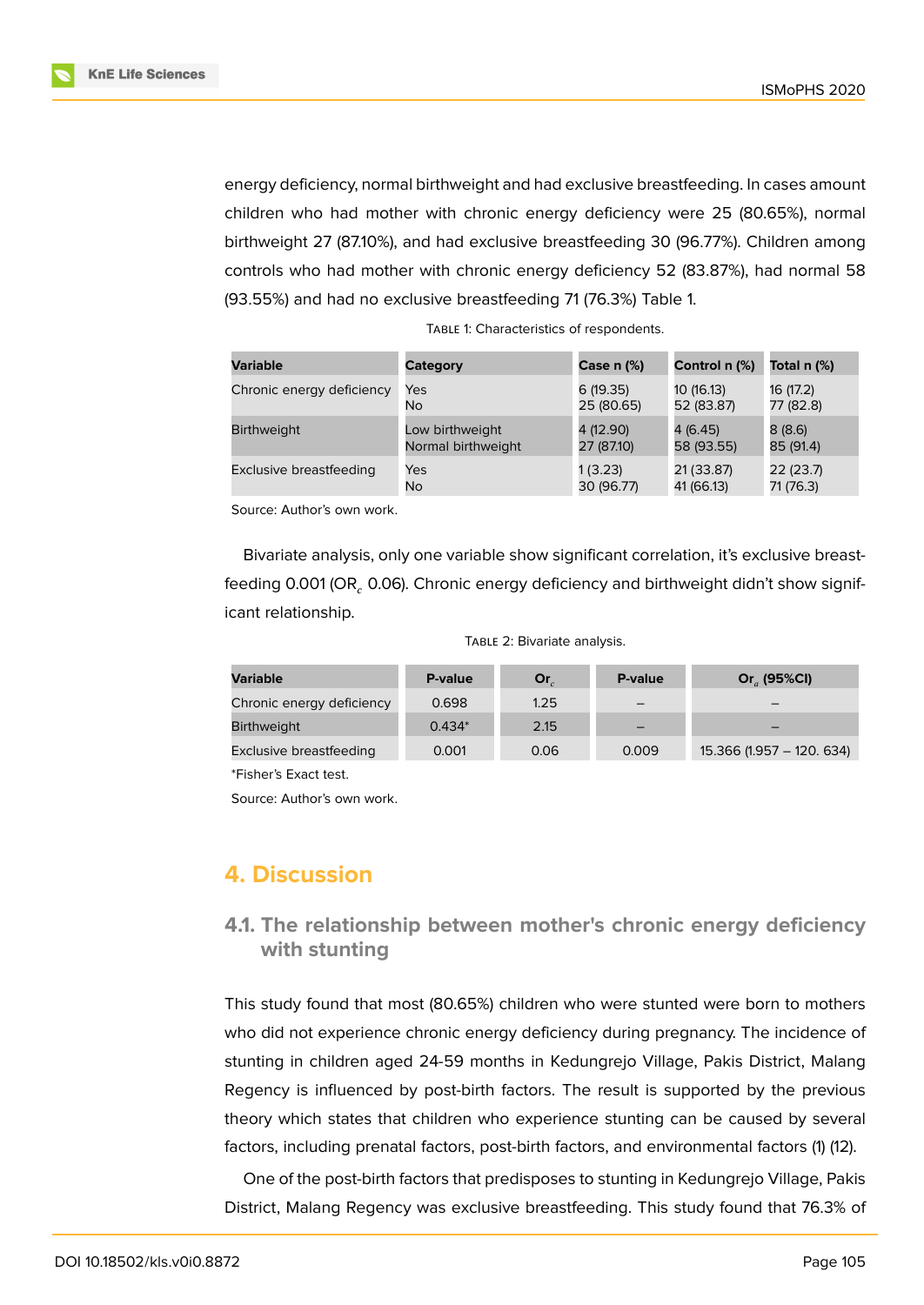**KnE Life Sciences** 



mothers did not exclusively breastfeed their children in both the case and control groups. Exclusive breastfeeding has an important role for babies aged 6 months because it contains complete nutrition for the baby, so that the growth process of babies who are given exclusive breastfeeding is more optimal (21). Meanwhile, children who did not receive exclusive breastfeeding for the first 6 months have a risk of 4.643 times experiencing stunting (20).

In addition to post-birth factors, nutritional problems in children can also occur due to the health status of the mother during pregnancy. Lack of maternal nutritional intake and inadequate health care during pregnancy can affect the growth and development of the foetus in the womb (22). Maternal nutrition with chronic energy deficiency experienced by mothers during pregnancy greatly affects the growth process of the foetus in the womb (23). Mothers who have a history of chronic energy deficiency will affect the first 1000 days of the child's birth. In addition, babies who will be born are at risk of being born with low birthweight (LBW) and low birth height (24).

The results of this study are not in line with the results of the analysis of previous studies. Previous research by Apriningtyas & Kristini (2019) who conducted research on children aged 6-24 months in Dukuhmaja Village, Songgom District, Brebes Regency, showed a p value of 0.01 ( $<$ 0.05) with OR of 7.028. The conclusion from this study is that prenatal factors associated with the incidence of stunting include maternal chronic energy deficiency during pregnancy and children born to mothers who have a history of KEK are at seven times greater risk of stunting (25). The difference in the results of the analysis of the two studies was caused by the difference in the age range of the study subjects. In previous studies using an age range of 6-24 months, while in this study using an age range  $\geq$  24-59 months.

The results of this study are also different to those of Ningtyas, et al. (2019) conducted on toddlers in the Karangayu Community Health Center in Semarang City. The study design used a cross sectional study with a sample of 115 mothers of children under five who registered in the posyandu. The results of this study showed a p value of 0.029 (<0.05) OR 3.115. This means that a history of chronic energy deficiency in mothers is associated with stunting in children. The study also found that mothers with a history of chronic energy deficiency were three times more likely to have low birthweight babies, which can stunt their child's growth in later years (26).

Based on the description above, it can be seen that there are differences between previous studies conducted by Ningtyas et al. (2019) with research conducted by researchers. The difference lies in the research design used, the research subjects, and the number of research samples, so that it is possible to create different research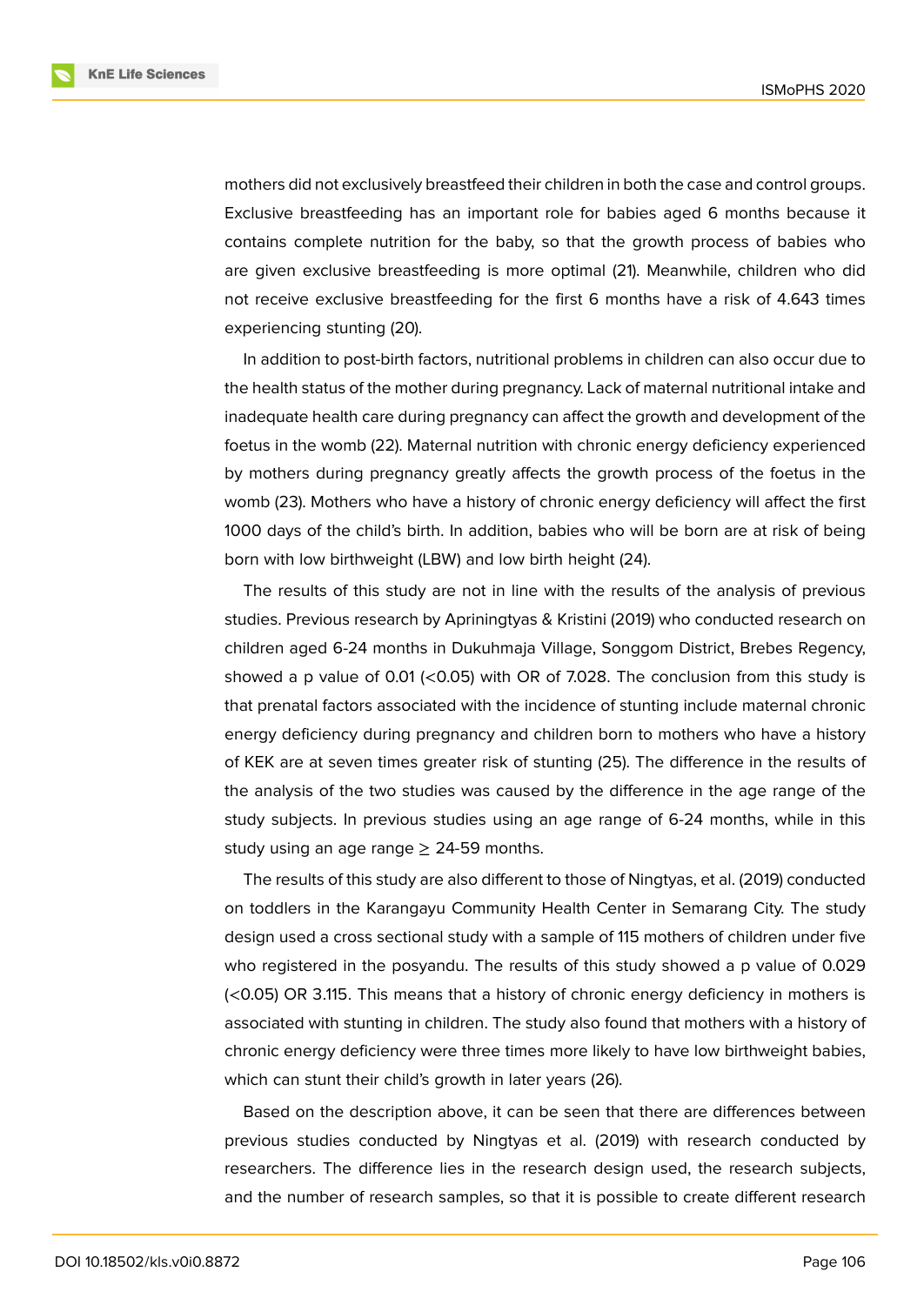results. In the previous study using design cross-sectional with a total sample of 115 mothers of children under five who registered in the posyandu. Meanwhile, this study used a case control study design with a number sample of 93 children aged  $\geq$  24-59 months (26).

Aldana-Parra, et al. (2020) conducted a study on children under 5 years of age. This study is a secondary analysis of a household survey in Colombia with national coverage during 2010. In its study it was found that stunted infants were most likely due to health impacts and poor nutritional intake during the first months of life in the womb (27)..

This study found that not all mothers who have a history of chronic energy deficiency are at risk of giving birth to babies with Low Birthweight. This is supported by the opinion expressed by Ningtyas, et al. (2019) that the condition of pregnant women who have a history of chronic energy deficiency can be overcome by improving nutritional intake during pregnancy, so that the foetus gets adequate intake while in the womb and the baby is born with normal weight (26). Apart from that, the analysis of findings carried out by Rabbani, et al. (2016) in Bangladesh also cited prenatal visits to doctors and maternal health care during pregnancy as important determinants of the incidence of stunting (28).

Thus it can be concluded that the efforts that can be made by pregnant women who have a history of chronic energy deficiency to increase foetal growth during pregnancy and reduce the risk of stunting in children are by optimizing prenatal care and improving nutritional intake during pregnancy.

#### **4.2. The relationship between birthweight and stunting**

This study found there was no significant relationship between low birthweight and stunting in Kedungrejo Village, Pakis District, Malang Regency. Low birthweight among babies have a 2.148 times greater risk of experiencing stunting than babies born at normal weight. Based on the study results revealed that 87.10% of children aged 24-59 months who suffered stunting comes from children who were born with normal weight.

This study found that the factor that plays a role in stunting in children aged 24- 59 months in Kedungrejo Village, Pakis District, Malang Regency is the inaccurate parenting style of mothers in providing breast milk their children. This can be seen from the findings of research which showed that 76.3% of children did not receive exclusive breastfeeding. These findings are supported by Aridiyah et al. (2015) which states that the low level of exclusive breastfeeding can encourage stunting in children. Proper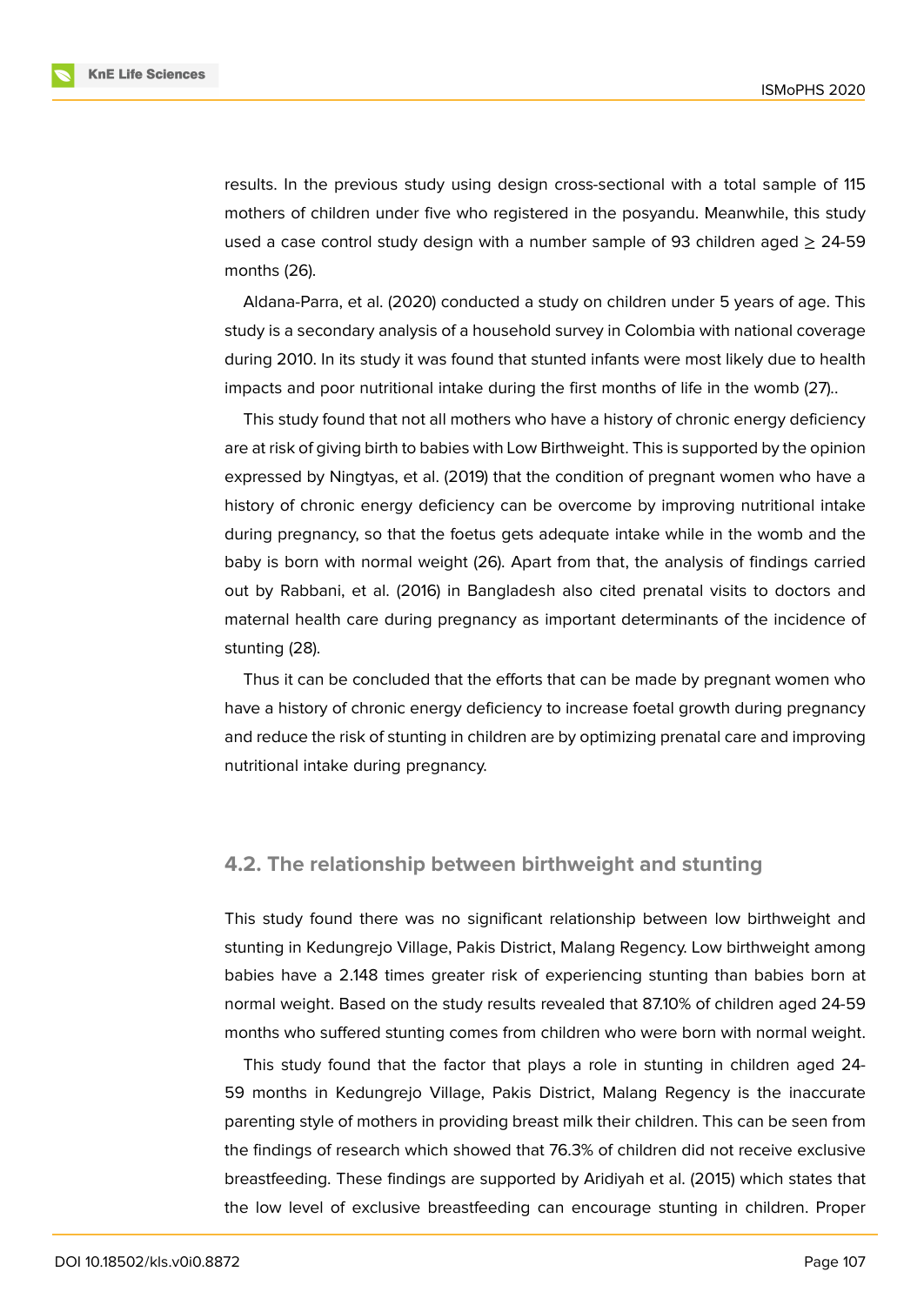

breastfeeding for children can help maintain a child's nutritional balance and achieve normal child growth (29).

Based on the theory, the impact of children born with low birthweight has the opportunity to experience nervous system disorders, are at risk of experiencing malnutrition, and have low immunity, so they are prone to infectious diseases (30). Children with a history of low birthweight are at greater risk of infections, such as diarrhoea and acute respiratory infections. This infection can make the child more susceptible to complications later in life related to the incidence of stunting (31). According to Aridiyah, et al. (2015), children under five born with a history of ow birthweight are more at risk of experiencing stunting than children born with normal birthweight (29).

This study is in line with the research of Astutik, et al. (2018) who conducted research on children aged 24-59 months. The results of his research showed a p value of 0.455 (> 0.05) OR 1.647. History of low birthweight is not associated with the incidence of stunting in children under five (32). Aridiyah et al. (2015) who conducted research on children under five years of age 12-36 months in rural and urban areas in Jember Regency also said that low birthweight did not have a significant relationship with stunting (29).

Research Adhikari, et al. (2019) in children aged 0–59 months in Nepal showed different results from this study. The results of research by Adhikari, et al. (2019) shows p value <0.01 OR 1.64. This means that children aged 24-59 months are at higher risk for stunting than children aged 0-23 years. Children born below the mean size at birth had a 1.6 times more stunted risk of stunting compared to children who were above average size or larger at birth (31).

The results of this study are not in line with Aryastami, et al. (2017) which shows a p value of 0.001 ( $<$ 0.05) OR 1.74. The study found that stunting was significantly higher in children born with low birthweight (<2.5 kg) compared to children with normal birthweight (33). Nkurunziza's research, et al. (2017) on children aged 6-23 months in Burundi showed that children who were considered by their mother to have a moderate birthweight or less at birth were at risk of stunting more than children who were considered to have a higher birthweight (p value 0.001, OR 1.5) (34).

The difference in research findings between this study and previous studies is influenced by the age range of the research subjects. Selection of study subjects with an age range  $\leq$  24 months has a significant relationship with the results of the study analysis. Meanwhile, researchers who chose research subjects with an age range  $\geq 24$ months had no significant relationship with the results of the research analysis. This is supported by the statement made by Astutik, et al. (2018) that there is an effect of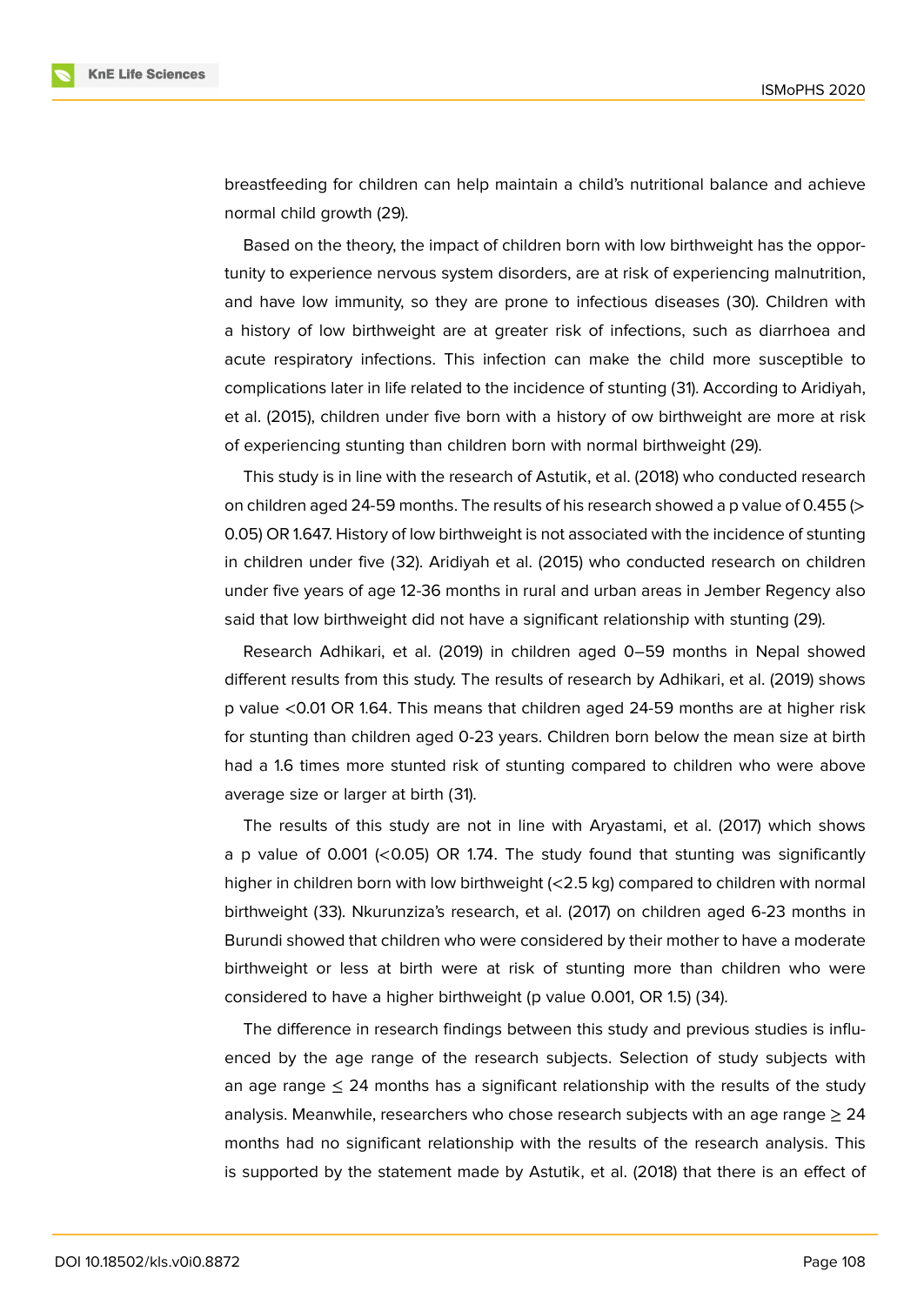

birthweight on the incidence of stunting, which is highest in babies aged 6 months of birth, then decreases until the age of 24 months (32).

According to Aridiyah, et al. (2015), the growth process in children who have a history of low birthweight can be improved by providing adequate nutrition and paying attention to the surrounding environmental conditions so that mothers must pay attention to nutritional intake and environmental conditions around the child in order to achieve normal growth.

### **4.3. The relationship between exclusive breastfeeding and stunting**

This study found that there was a significant relationship between exclusive breastfeeding and stunting in Kedungrejo Village, Pakis District, Malang Regency. This study also found that exclusive breastfeeding is a protective factor against the incidence of stunting. In children who were stunted 96.77% were children who did not receive exclusive breastfeeding at the age of 0-6 months, while those who received exclusive breastfeeding were 3.23%.

Theoretically, long-term breastfeeding creates major benefits for the health of both mother and child. Mothers who breastfeed are at a lower risk of developing chronic disease (35). In addition, breastfeeding positively influences children's development to reduce the risk of spectrum disorders autism and improve cognitive development. Exclusive breastfeeding has an important role for babies aged 6 months. The nutrients contained in breast milk are very complete for the needs of babies (21). The nutrients in breast milk are beneficial for the formation of brain cells that are optimal for the intelligence of the baby, protect the baby from infectious diseases (diarrhoea, coughs, colds, sore throat, and respiratory problems), avoid the risk of malnutrition, and iron deficiency. which can cause night blindness, and is beneficial for the growth of the teeth, palate, and jaw in children (36).

Exclusive breastfeeding is also related to the process of increasing the child's body length. The length of the child's body is influenced by the duration of breastfeeding. The longer the mother breastfeeds her child, the more optimal the child's growth will be in the second and third year of life (37). This shows that children who are exclusively breastfed can achieve good growth because for six months the child gets adequate nutrition or nutrients, both in volume, quantity, and quality according to the baby's needs (38). This statement is supported by Fitri (2018) that toddlers who are exclusively breastfed have a lower risk, namely 10% experiencing stunting (39).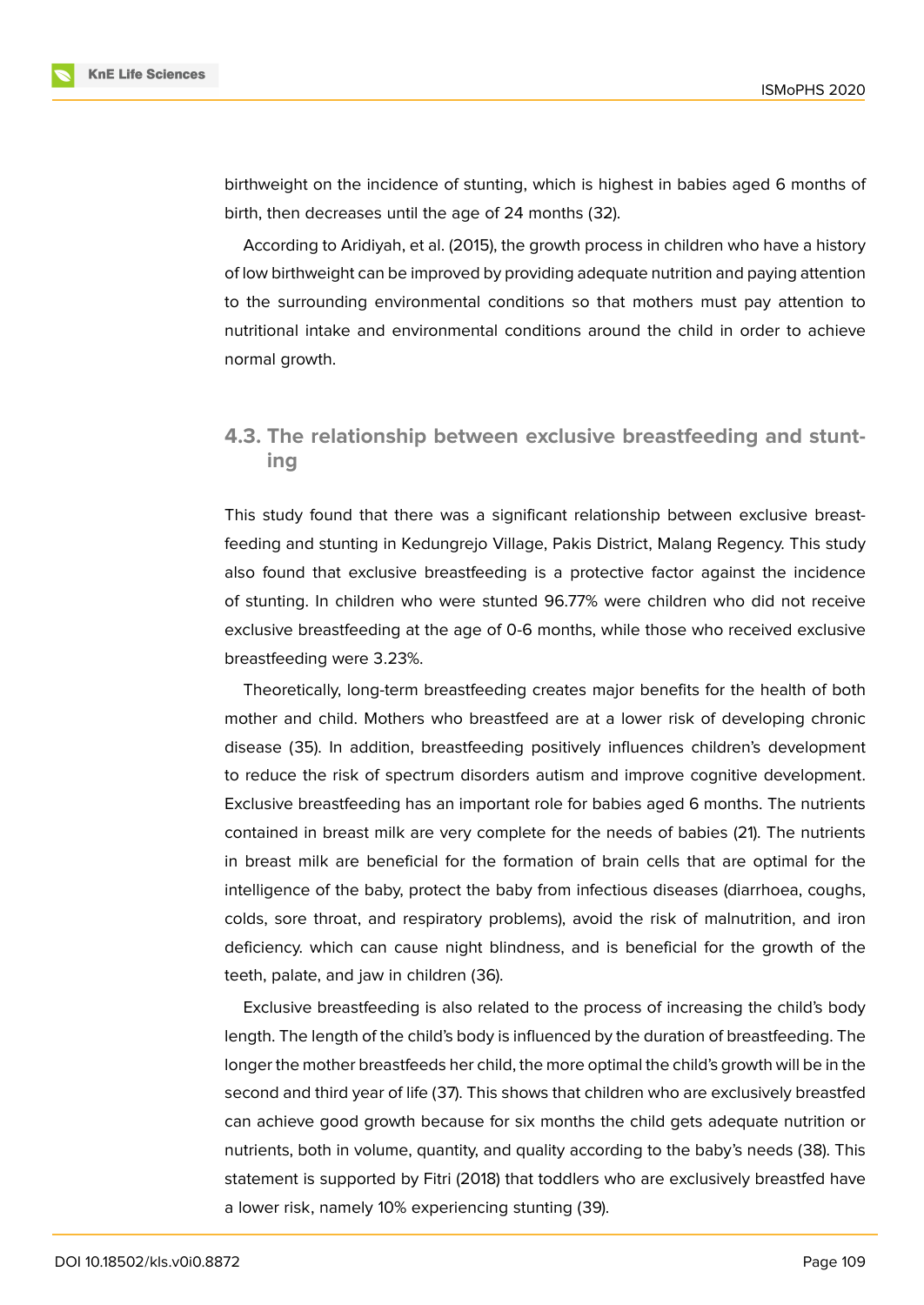**KnE Life Sciences** 



Based on previous studies, research conducted by researchers in Kedungrejo Village, Pakis District, Malang Regency is similar to Wijayanti's research (2019) conducted in Desa Jadi Semanding District, Tuban Regency which shows a significant correlation between exclusive breastfeeding and the incidence of stunting in children aged 2 -5 years (40). Furthermore, research conducted by Fitri (2018) on toddlers at Puskesmas Lima Puluh Pekanbaru showed the results of a significant relationship between exclusive breastfeeding and the incidence of stunting in children under five at Puskesmas Lima Puluh Pekanbarunilai (p value 0.021)(39).

According to research by Lestari, et al. (2018) conducted in several integrated health service clinics (posyandu) in Sangkrah, Surakarta, Central Java showed the results of research analysis with a p value of 0.010 (<0.05) and OR 0.201. In his study it was concluded that a history of non-exclusive breastfeeding in children aged 2-5 years had a significant association with stunting (41). Research Cetthakrikul, et al. (2018) in children under 5 years of age in Thailand reported that around 88.74% of children in Thailand in 2018 were not breastfed and 30.8% of children were breastfed for more than 12 months. In his study also stated that the duration of breastfeeding was positively associated with stunting (OR 1.57) (35).

Akombi research, et al. (2017) in children under 5 years in Nigeria also reported that breastfeeding duration was significantly associated with stunting. In his research, it was found that children who were breastfed for less than 12 months were more at risk of stunting and stunted growth compared to children who were breastfed for more than 12 months. This is due to cultural influences, exclusive breastfeeding status, socioeconomic dynamics, initiation time of complementary feeding, quality of complementary feeding, and mother's educational status (42).

Furthermore, Takele, et al. (2019) who conducted a study on toddlers in Ethiopia showed that breastfeeding was significantly associated with the incidence of stunting in childhood. The study also stated that the high prevalence of stunting in children aged 24 to 59 months was 44.1% and the age range 12 to 23 months was 38.5%. The prevalence of stunting was 38.2% more in children who were not breastfed. In his study it was also observed that children who were not breastfed had 1,225 times the risk of stunting than children who were breastfed (43).

# **5. Conclusion**

There was no significant relationship between the maternal nutritional status and birthweight with the rate of stunting in Kedungrejo Village, Pakis District, Malang. Exclusive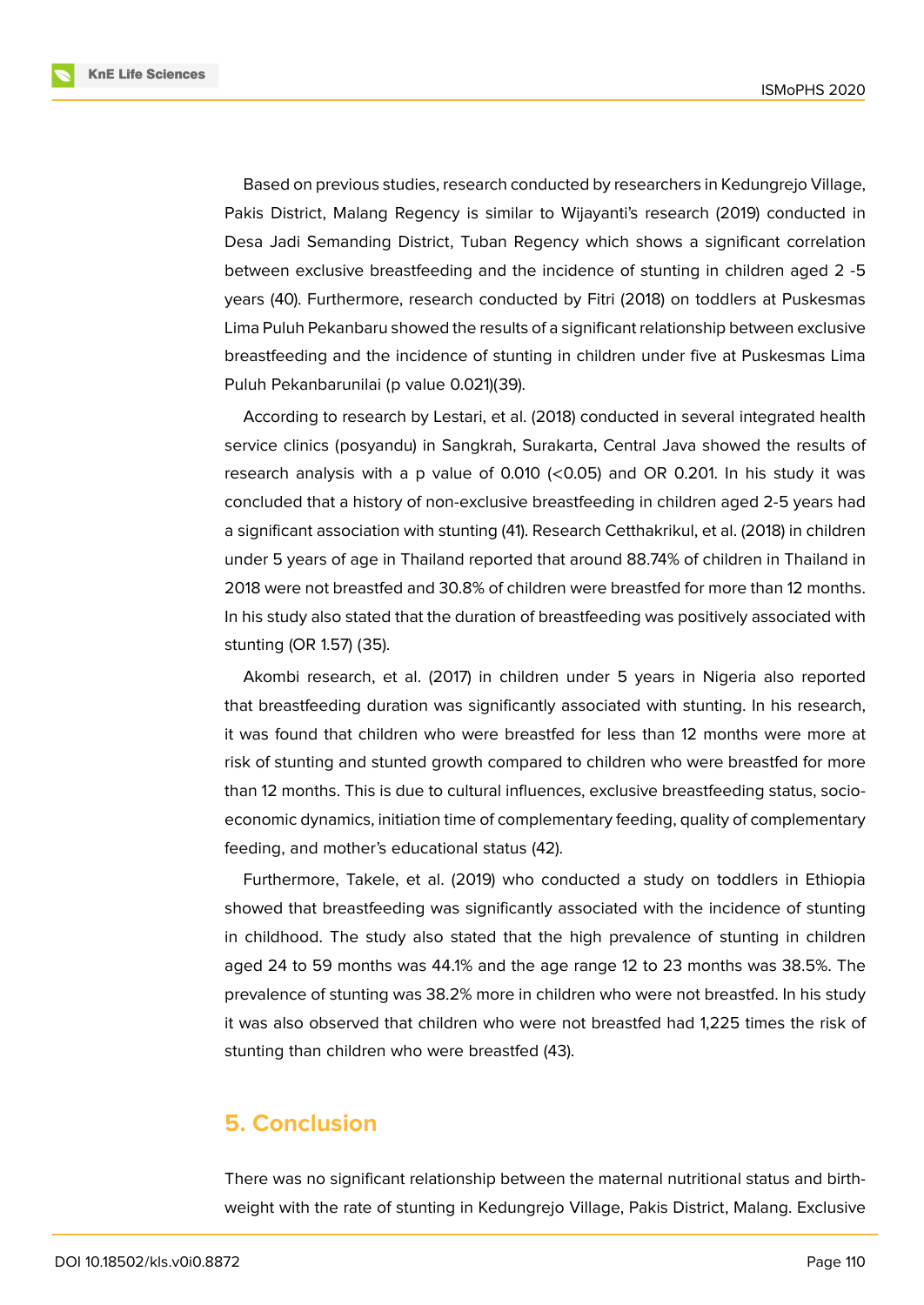breastfeeding was found as the predictor of stunting. Children who get exclusive breastfeeding can achieve good growth than children who are not exclusively breastfed.

# **Acknowledgement**

None

# **Conflict of Interest**

The authors declare that there is no conflict of interest.

### **References**

- [1] Soetjiningsih, R. G. (2013). *Tumbuh Kembang Anak* (2nd ed.). Jakarta: EGC, p. 675.
- [2] Irianto, D. P. (2017). *Pedoman Gizi Lengkap Keluarga & Olahragawan* (2nd ed.). Yogyakarta: CV. Andi Offset, p. 270.
- [3] Sulistyoningsih, H. (2011). *Gizi untuk Kesehatan Ibu dan Anak. Pertama*. Yogyakarta: Graha Ilmu, p. 237.
- <span id="page-9-0"></span>[4] Kementerian Kesehatan RI. (2018). *Situasi Balita Pendek (Stunting) di Indonesia* (vol. 301). Jakarta: Kementerian Kesehatan Republik Indonesia, pp. 1163–78.
- <span id="page-9-1"></span>[5] UNICEF. (2018). *Levels and Trends in Child Malnutrition 2018*. New York: UNICEF.
- <span id="page-9-2"></span>[6] World Health Organization. (2019). *Child Aged* <*5 Years Stunted (% height-for-aged* <*-2 SD)*. Retrieved from https://apps.who.int/gho/data/node.sdg.2-2-viz-1?lang=en.
- <span id="page-9-3"></span>[7] Kementerian Kesehatan RI. (2017). *Hasil Pemantauan Status Gizi (Psg) Tahun 2016*. Retrieved from http://www.kesmas.kemkes.go.id/assets/upload/ dir\_519d41d8cd98f00/fi[les/Buku-Saku-Hasil-PSG-2016\\_842.pdf.](https://apps.who.int/gho/data/node.sdg.2-2-viz-1?lang=en)
- <span id="page-9-4"></span>[8] Kementerian Kesehatan RI. (2018). *Buku Saku Pemantauan Status Gizi Tahun 2017*. Jakarta: Direktorat Gizi Masyarakat[.](http://www.kesmas.kemkes.go.id/assets/upload/dir_519d41d8cd98f00/files/Buku-Saku-Hasil-PSG-2016_842.pdf.)
- <span id="page-9-5"></span>[9] [Kementerian Kesehatan RI. \(2018\).](http://www.kesmas.kemkes.go.id/assets/upload/dir_519d41d8cd98f00/files/Buku-Saku-Hasil-PSG-2016_842.pdf.) *Hasil Utama Riskesdas 2018*. Jakarta: KKRI.
- <span id="page-9-6"></span>[10] Dinkes Provinsi Jawa Timur. (2017). *Profil Kesehatan Provinsi Jawa Timur Tahun 2016*. Surabaya: Dinkes Provinsi Jawa Timur.
- <span id="page-9-8"></span><span id="page-9-7"></span>[11] Kementerian Kesehatan RI. (2018). *Data dan Informasi Profil Kesehatan Indonesia 2018*. Retrieved from https://www.kemkes.go.id/resources/download/pusdatin/ profil-kesehatan-indonesia/Data-dan-Informasi\_Profil-Kesehatan-Indonesia-2018. pdf.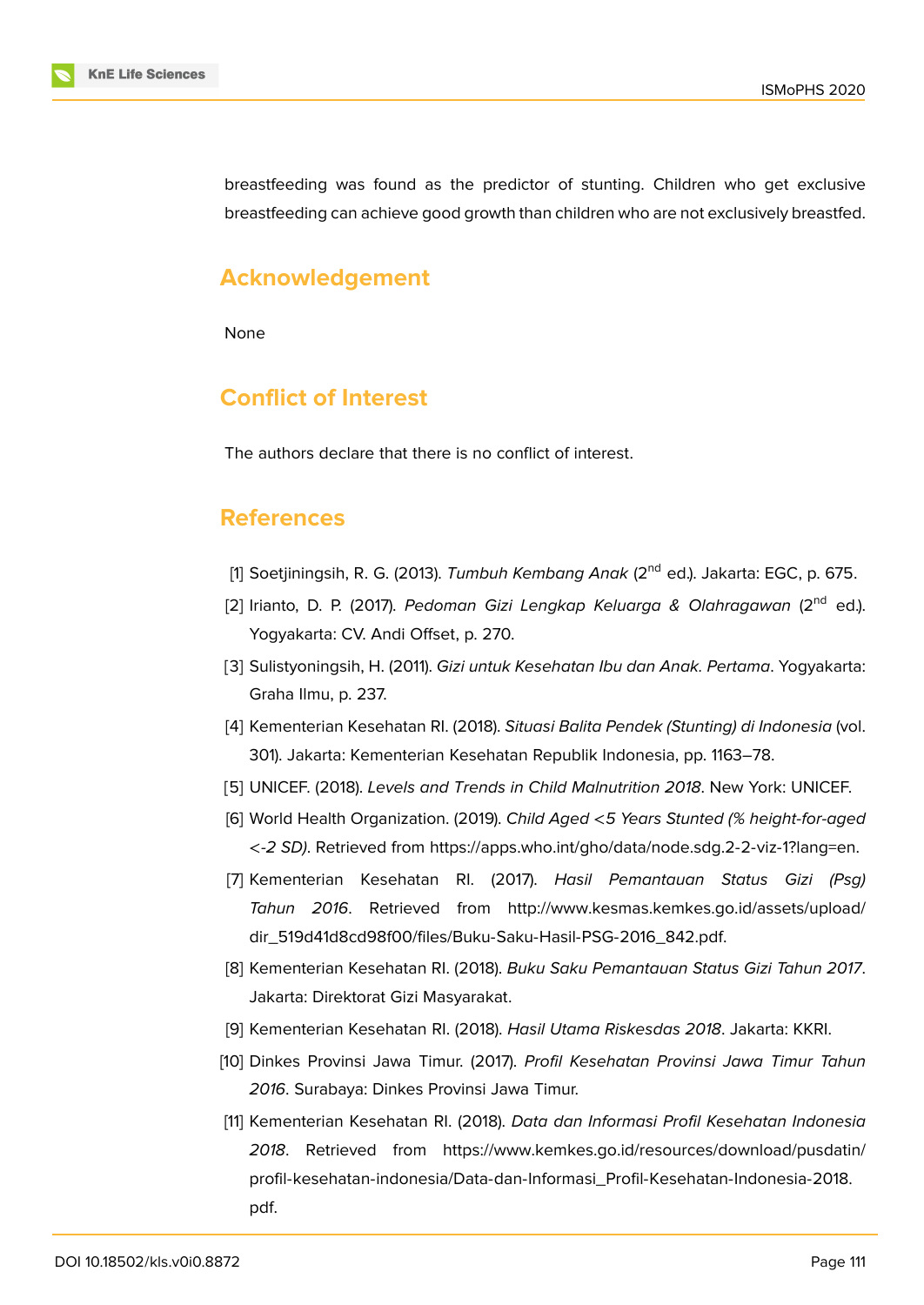- [12] Kementerian Kesehatan RI. (2018). *Hasil Utama Riset Kesehatan Dasar Jawa Timur 2018*. *Jakarta:* Badan Penelitian dan Pengembangan Kesehatan, Kementerian Kesehat Republik Indones. Pp. 1–82.
- [13] Izwardy, D. (2019). *Kebijakan dan Strategi Penanggulangan stunting di Indonesia* Retrieved from https://www.persi.or.id/images/2019/data/ FINAL\_PAPARAN\_PERSI\_22\_FEB\_2019\_Ir.\_Doddy.pdf.
- [14] Haddad, L., *et al*. (2015). The Global Nutrition Report 2014: Actions and Accountability to Accelerate the World's Progress on Nutrition. *[The Journal of Nutrition,](https://www.persi.or.id/images/2019/data/FINAL_PAPARAN_PERSI_22_FEB_2019_Ir._Doddy.pdf.)* vol. *145, [issue 4, pp.663-71.](https://www.persi.or.id/images/2019/data/FINAL_PAPARAN_PERSI_22_FEB_2019_Ir._Doddy.pdf.)*
- <span id="page-10-3"></span>[15] Apriningtyas, V. N. (2018). *Faktor Prenatal Yang Berhubungan Dengan Kejadian Stunting (Studi di Desa Dukuhmaja Kecamatan Songgom Kabupaten Brebes)*. Retrieved from http://repository.unimus.ac.id/2558/.
- [16] Setiawan, E., Machmud, R. and Masrul, M. (2018). Faktor-Faktor yang Berhubungan dengan Kejadian Stunting pada Anak Usia 24-59 Bulan di Wilayah Kerja Puskesmas Andalas Keca[matan Padang Timur Kota Padang](http://repository.unimus.ac.id/2558/) Tahun 2018. *Jurnal Kesehatan Andalas*, vol. 7, issue 2, pp. 275–84.
- <span id="page-10-0"></span>[17] Larasati, A. D., Nindya, S. T. and Arief, S. Y. (2018). Hubungan antara Kehamilan Remaja dan Riwayat Pemberian ASI Dengan Kejadian Stunting pada Balita di Wilayah Kerja Puskesmas Pujon Kabupaten Malang. *Amerta Nutrition*, vol. 2, issue 4, pp. 392–401.
- <span id="page-10-1"></span>[18] Sukmawati, S., Hendrayati, H., Chaerunnimah, C and Nurhumaira, N. (2018). Status Gizi Ibu Saat Hamil, Berat Badan Lahir Bayi. *Media Gizi Pangan*, vol. 25, issue 1, pp. 18–24.
- <span id="page-10-2"></span>[19] Fajrina, N. (2016). *Hubungan Faktor Ibu dengan Kejadian Stunting Pada Balita Di Puskesmas Piyungan Kabupaten Bantul*. Yogyakarta: Fak Ilmu Kesehatan Univ 'Aisyah Yogyakarta.
- <span id="page-10-4"></span>[20] Rahayu, A., *et al*. (2015). Riwayat Berat Badan Lahir dengan Kejadian Stunting pada Anak Usia Bawah Dua Tahun. *Jurnal Kesehatan Masyarakat Nasional,* vol. 10, issue 2, pp. 67–73.
- [21] Wellina, W. F., Kartasurya, M. I. and Rahfilludin, M. Z. (2016). Faktor Risiko Stunting pada Anak Usia 6 - 12 Bulan. *Jurnal Gizi Indonesia*, vol. 5, issue 1, pp. 55–61.
- [22] Ni'mah, K. and Nadhiroh, S. R. (2015). Faktor yang Berhubungan dengan Kejadian Stunting Balita. *Media Gizi Indonesia*, issue 1, pp. 13–9.
- [23] Kuchenbecker, J., *et al*. (2015). *Exclusive Breastfeeding and its Effect on Growth of Malawian Infants: Results from a Cross-Sectional Study*. Retrieved from https: //www.ncbi.nlm.nih.gov/pmc/articles/PMC4280265/.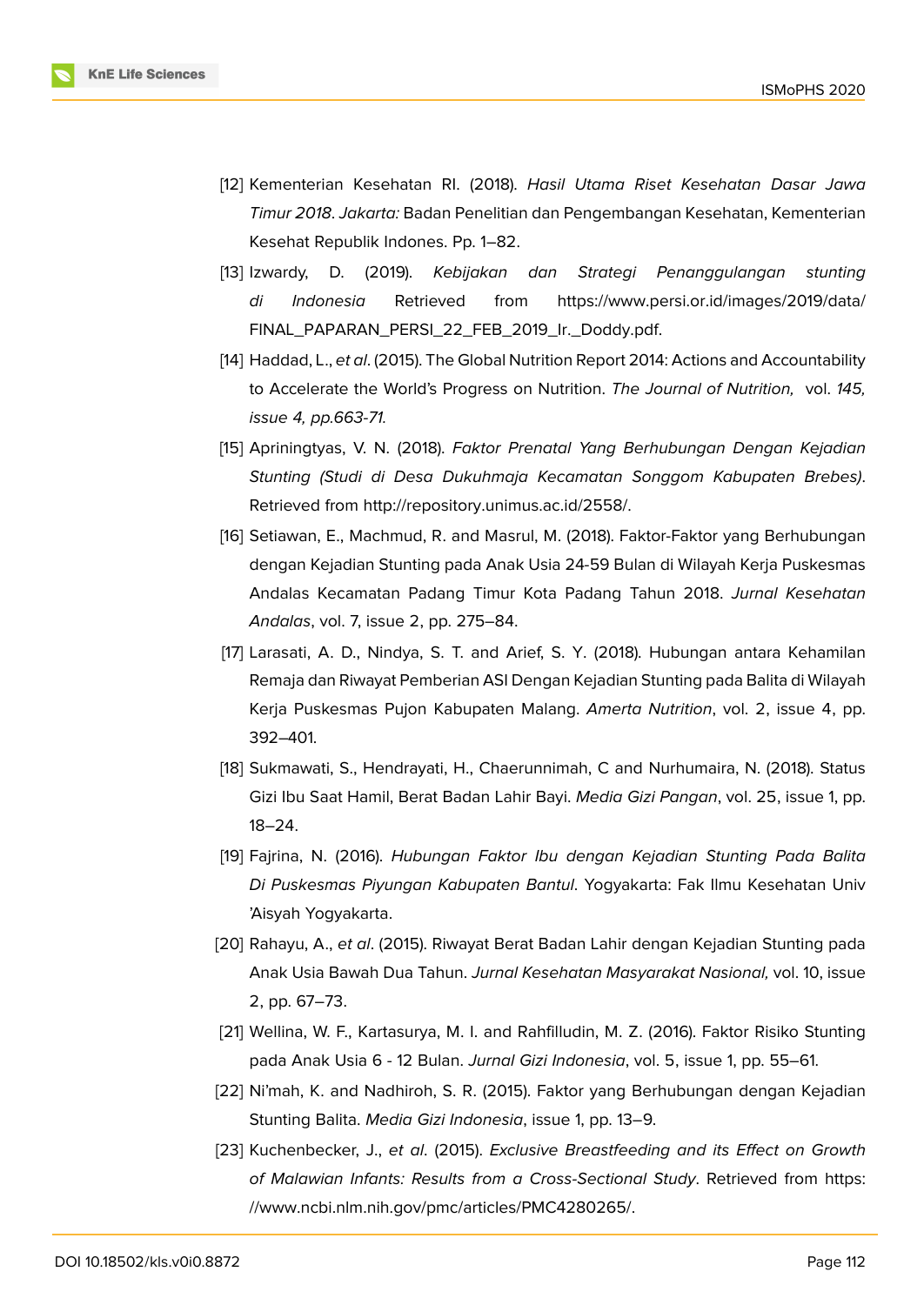

- [24] Fikawati, S., Syafiq, A. and Karisma, K. (2015). *Gizi Ibu dan Bayi* (1<sup>st</sup> ed.). Jakarta: Rajawali Pers.
- [25] Efendi, M. (2011). *Pengantar Kesehatan dan Gizi Anak*. Malang: Fakultas Ilmu Pendidikan Universitas Negeri Malang.
- [26] Supariasa, N., Bakri, B. and Fajar, I. (2016). *Penilaian Status Gizi* (2<sup>nd</sup> ed.). Jakarta: EGC.
- [27] Trihono, A., *et al*. (2015). *Pendek (Stunting) Di Indonesia, Masalah Dan Solusinya*. Jakarta: Badan Penelitian dan Pengembangan Kesehatan RI.
- [28] Apriningtyas, V. N. and Kristini, T. D. (2019). Faktor Prenatal yang Berhubungan dengan Kejadian Stunting Anak Usia 6-24 Bulan. *J Kesehat Masy Indones*, vol.4, issue 2, pp. 13-17.
- [29] Ningtyas, Y. P., Udiyono, A. and Kusariana, N. (2019). Pengetahuan Ibu Berhubungan Dengan Stunting Pada Balita Di Wilayah Kerja Puskesmas Karangayu Kota Semarang. *Jurnal Kesehatan Masyarakat*, vol. 8, issue 1, pp. 107–13.
- [30] Aldana-Parra, F., Vega, G. O. and Fewtrell, M. (2020). Associations between Maternal BMI, Breastfeeding Practices and Infant Anthropometric Status in Colombia; Secondary Analysis of ENSIN 2010. *BMC Public Health*, vol. 20, issue 1, pp. 1–15.
- [31] Rabbani, A., *et al*. (2016). Trends and Determinants of Inequities in Childhood Stunting in Bangladesh from 1996/7 to 2014. *Int J Equity Health*, vol. 16, issue 15, p. 186.
- [32] Aridiyah, F. O., Rohmawati, N. and Ririanty, M. (2015). Faktor-faktor yang Mempengaruhi Kejadian Stunting pada Anak Balita di Wilayah pesedaan dan perkotaan. e-Journal Pustaka Kesehatan, Vol. 3, issue 1, pp. 164–70.
- [33] Septikasari, M. (2018). *Status Gizi Anak Dan Faktor Yang Mempengaruhi.* Yogyakarta: UNY Press.
- [34] Adhikari, R. P., *et al*. (2019). Determinants of Stunting among Children aged 0–59 Months in Nepal: Findings from Nepal Demographic and Health Survey, 2006, 2011, and 2016. *BMC Nutr*, vol. 5, issue 1, pp. 1–10.
- [35] Astutik, A., Rahfiludin, M. Z. and Aruben, R. (2018). Faktor Risiko Kejadian Stunting Pada Anak Balita Usia 24-59 Bulan (Studi Kasus di Wilayah Kerja Puskesmas Gabus II Kabupaten Pati Tahun 2017). *Jurnal Kesehatan Masyarakat*., vol. 6, issue 1, pp. 409–18.
- [36] Aryastami, N. K., *et al*. (2017). Low Birth Weight was the Most Dominant Predictor Associated with Stunting among Children Aged 12–23 Months in Indonesia. *BMC Nutr*, vol. 3, issue 1, pp. 1–6.